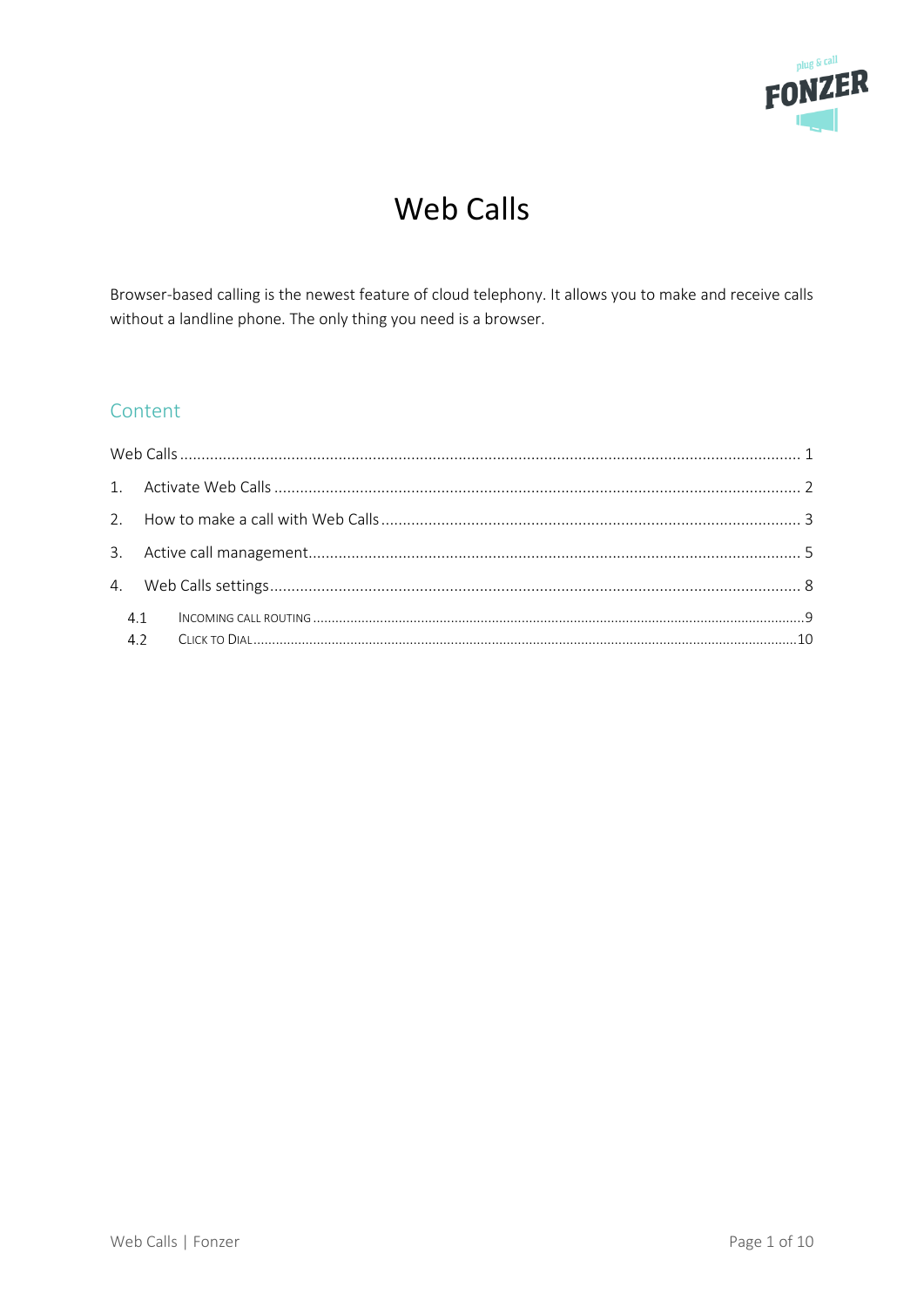

### <span id="page-1-0"></span>1. Activate Web Calls

- 1. Log in as [Administrator] to the Company Panel and go through the [USERS] overview to the desired user for whom you want to enable the Web Calls option.
- 2. At the end of this user, click on the [Edit user] wheel.

|                                 | <b>FONZER</b> |                            |     |            |                    | $\mathcal{P}$   | <b>Linds State We Links</b>          |
|---------------------------------|---------------|----------------------------|-----|------------|--------------------|-----------------|--------------------------------------|
| 碩                               | <b>Users</b>  | <b>Groups</b>              |     |            |                    |                 |                                      |
| <b>DASHBOARD</b><br>$T_{\rm Q}$ |               |                            |     |            |                    | $+$ Import      | $#$ Add<br>Delete                    |
| <b>DIAL PLANS</b>               | O             | T<br>Ben                   | 30  | 3232326242 | TEST HDV-130       | User            | $\mathbb{P} \circledcirc \otimes$    |
| ណ្ឌំ                            |               | å<br>Eddie                 | 53  | 3232326242 | <b>TEST N670-2</b> | Administrator - | $\mathbb{P} \circledcirc \mathbb{C}$ |
| <b>DEVICES</b>                  |               | A<br>Eddy                  | 52  | 3232326242 | TEST W53H          | Administrator   | $\left( \circ \right)$<br>靊<br>(x)   |
| $\equiv$<br><b>USERS</b>        |               | 愠<br>Filip                 | 42  | 3232326242 |                    | Administrator - | <b>Edit user</b>                     |
|                                 |               | в<br>Grandstream Doorphone | 999 | 3232326242 |                    | User            | $\mathbb{P}$ $\circledcirc$<br>(x)   |

3. In the user settings, you can activate Web Calls at the bottom of the application.

| Edit user                                                                              |                                                                                                                | Save changes                                                                                            |                            |
|----------------------------------------------------------------------------------------|----------------------------------------------------------------------------------------------------------------|---------------------------------------------------------------------------------------------------------|----------------------------|
| Drag and drop a<br>photo or click to<br>select a file<br>manually                      | First name *<br>$\boxed{2}$<br>Mich<br>E-mail *<br>mich@fonzer.com<br>User's number *<br>$\overline{2}$<br>653 | Last name<br>$\vert$ ?<br>Vien de Leur<br>Generate<br>Password<br>26<br>Login<br><b>SELfonser India</b> |                            |
| Caller id *<br><b><i>CARD IN THE REAL</i></b><br>Assign to device<br>Choose language * |                                                                                                                | Call anonymously: No<br>Call recording *<br>Never                                                       |                            |
| English<br>Choose role *                                                               | Administrator with Company and User Panel access                                                               |                                                                                                         |                            |
| Incoming call routing<br>$\mathcal{C}$<br>Fixed:                                       | Qaller: $\bigcirc$<br>Browser:                                                                                 |                                                                                                         |                            |
| Qaller Plus                                                                            |                                                                                                                | Enable:<br>Yes                                                                                          |                            |
| Web Calls                                                                              |                                                                                                                | Enable:<br>Yes (                                                                                        | Please note that this is a |
| Operator Console                                                                       |                                                                                                                | Enable:<br>No                                                                                           | chargeable feature.        |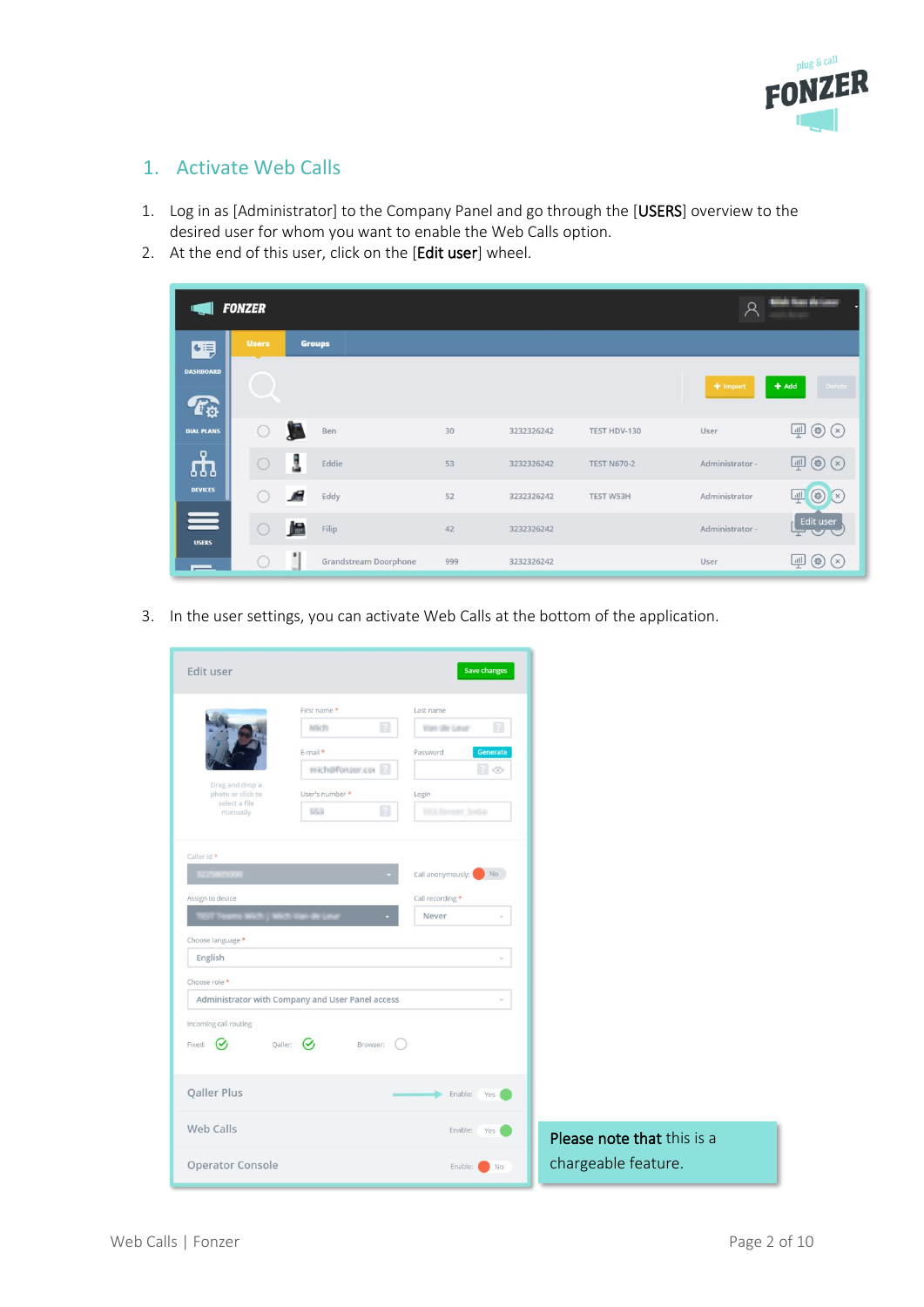

# <span id="page-2-0"></span>2. How to make a call with Web Calls

Once the user has access to the application, an orange keypad icon appears in the user's panel. When you click on it, you get a screen where you can see your call history with the keypad at the bottom to form numbers. You can also use the bar in the middle as a search function for the above history. Once you have made your choice or typed in a number manually, you can initiate the call using the green sphere or ENTER.

|                                                        |    | 5000                         | Fonzer Supportdesk | 04/08/21<br>Incoming          |
|--------------------------------------------------------|----|------------------------------|--------------------|-------------------------------|
| W<br>լիպ                                               |    | <b>Fonzer Office</b><br>5050 |                    | 04/08/21<br><b>Missed</b>     |
| Ģ,<br>Dashboard<br>$\rightarrow$<br>冎<br>Faxes<br>$\,$ | MO | 5053                         | Mich-Office Direct | 03/08/21<br>Incoming          |
| Voicemails<br>團<br>$\,$                                |    | Gan Fiews<br>501             |                    | 13/07/21<br>Outgoing          |
| Call Reports<br>$\,$<br>IΞ                             |    | Luci Scoromrs<br>502         |                    | 12/07/21<br>$\bigcap_{i=1}^n$ |
| <u>୍</u> ବିଧି<br><b>PBX Setup</b><br>じ                 | 50 |                              |                    | $\left( \frac{1}{2} \right)$  |
| $<<$ $ -$                                              |    | $\mathbf 1$                  | $2$ abc            | $3$ def                       |
|                                                        |    | $4$ ghi                      | $5$ jkl            | $6$ mno                       |
|                                                        |    | $\overline{Z}$ pars          | $8$ tuv            | $9$ wxyz                      |
|                                                        |    | $\ast$                       | 0                  | #                             |
|                                                        |    |                              |                    |                               |

With the Web Calls function, you can also click on numbers from the dashboard widgets.

| <b>STATISTICS</b>                                 | Dashboard                                                                                                        |                                                                              |                                             |           |                     |                                                                                                                                                                                                                                                                                                                                                                                                                                              |                             |
|---------------------------------------------------|------------------------------------------------------------------------------------------------------------------|------------------------------------------------------------------------------|---------------------------------------------|-----------|---------------------|----------------------------------------------------------------------------------------------------------------------------------------------------------------------------------------------------------------------------------------------------------------------------------------------------------------------------------------------------------------------------------------------------------------------------------------------|-----------------------------|
|                                                   |                                                                                                                  | <b>RECENT ACTIVITY</b>                                                       |                                             |           | <b>RECENT CALLS</b> | Q Search                                                                                                                                                                                                                                                                                                                                                                                                                                     | PHONEBOOK                   |
| ده.<br>Dashboard                                  | <b>Test Fax Fonzer</b><br>≞<br>anonymous                                                                         | $rac{19:44}{28/07/2021}$ $\downarrow$                                        | Call                                        | Duration  | Time                | Failover                                                                                                                                                                                                                                                                                                                                                                                                                                     | and the property of<br>5007 |
| டி<br>Faxes                                       | <b>Test Fax Fonzer</b>                                                                                           |                                                                              | <b>Fonzer Supportdesk</b><br>ਦ<br>5000      | 00:01:38  | 15:14<br>04/08/2021 |                                                                                                                                                                                                                                                                                                                                                                                                                                              | Dialplan                    |
| 圓<br>Voicemails<br>$\rightarrow$                  | ≞<br>anonymous                                                                                                   | $\begin{array}{ccc} & 06:35 & \longrightarrow & \\ 21/07/2021 & \end{array}$ | Fonzer Supportdesk<br>٩¥<br>5000            | 00:00:51  | 11:29<br>04/08/2021 | $\bigotimes$ idle                                                                                                                                                                                                                                                                                                                                                                                                                            | 500                         |
| <b>ED</b> Call Reports<br>$\rightarrow$           | $\fbox{FONZER}\,\text{na de kantoorur} \atop 3292982619$                                                         | $\frac{08:44}{20/07/2021}$                                                   | <b>Fonzer Supportdesk</b><br>$\sim$<br>5000 | Missed    | 10:35<br>04/08/2021 | P<br>Call                                                                                                                                                                                                                                                                                                                                                                                                                                    |                             |
| ట్ర<br>C.<br>PBX Setup                            | <b>EXECUTE:</b> FONZER na de kantoorur                                                                           | $\frac{08:52}{05/07/2021}$ D                                                 | <b>Fonzer Office</b><br>$\sim$<br>5050      | Missed    | 10:24<br>04/08/2021 | $\begin{tabular}{ c c c c } \hline \multicolumn{1}{ c }{\textbf{F}} & \multicolumn{1}{ c }{\textbf{F}} & \multicolumn{1}{ c }{\textbf{F}} & \multicolumn{1}{ c }{\textbf{F}} & \multicolumn{1}{ c }{\textbf{F}} & \multicolumn{1}{ c }{\textbf{F}} & \multicolumn{1}{ c }{\textbf{F}} & \multicolumn{1}{ c }{\textbf{F}} & \multicolumn{1}{ c }{\textbf{F}} & \multicolumn{1}{ c }{\textbf{F}} & \multicolumn{1}{ c }{\textbf{F}} & \multic$ | 5008<br>Dialplan            |
| $\langle \langle \langle \rangle \rangle \rangle$ | $\begin{array}{ c c }\hline \textbf{P} & \text{FONZER na de kantoorur}\\ \hline 3232163217\\ \hline \end{array}$ | $\frac{08:40}{05/07/2021}$                                                   | Call -<br><b>Fonzer Office</b>              | Addressed | 10:23               | <b>Fonzer Conference</b><br>3225805058                                                                                                                                                                                                                                                                                                                                                                                                       | 5058<br>Dialplan            |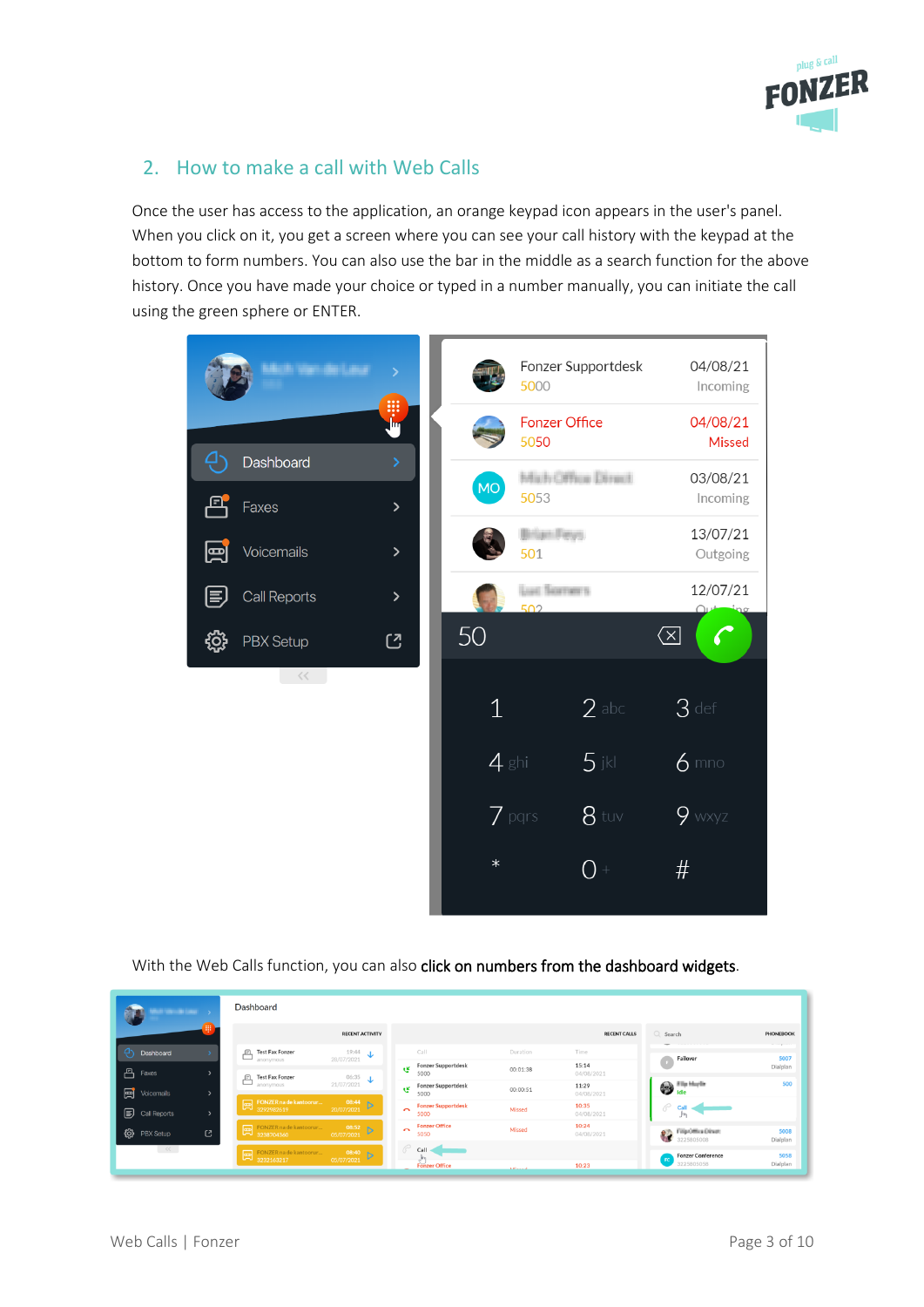

#### Important!

To make a call, you must give the browser access to your PC's microphone or headset. A pop-up window will ask you for this access when you first make an outgoing call. You can also change this setting later in your browser settings by clicking on the padlock icon in front of the URL. Behind Microphone you can select Allow. For the headset, the settings can be found in the computer settings.

| ⋔                              | https://uc.panel.fonzer.com/dashboard?token=Mb2gFB> |  |               |     |  |  |  |  |  |  |
|--------------------------------|-----------------------------------------------------|--|---------------|-----|--|--|--|--|--|--|
| X<br>About uc.panel.fonzer.com |                                                     |  |               |     |  |  |  |  |  |  |
| Ë                              | Connection is secure                                |  |               |     |  |  |  |  |  |  |
| Permissions for this site      |                                                     |  |               |     |  |  |  |  |  |  |
| Microphone                     |                                                     |  | Allow         | lĥr |  |  |  |  |  |  |
| <b>Notifications</b>           |                                                     |  | Ask (default) |     |  |  |  |  |  |  |
| Cookies (7 cookies in use)     |                                                     |  | Allow         |     |  |  |  |  |  |  |
|                                | Tracking prevention for this site                   |  | Block         |     |  |  |  |  |  |  |
| Trackers (0 blocked)           |                                                     |  |               |     |  |  |  |  |  |  |

TIP: Incoming calls are offered via a pop-up window. So you won't miss a call, even if your browser is minimised for a while. In order to remain accessible, it is very important that your browser or the tab with this application always remains active. We therefore recommend creating a quick link of this screen and pinning it to the task bar so that it always opens as a separate window when you log in.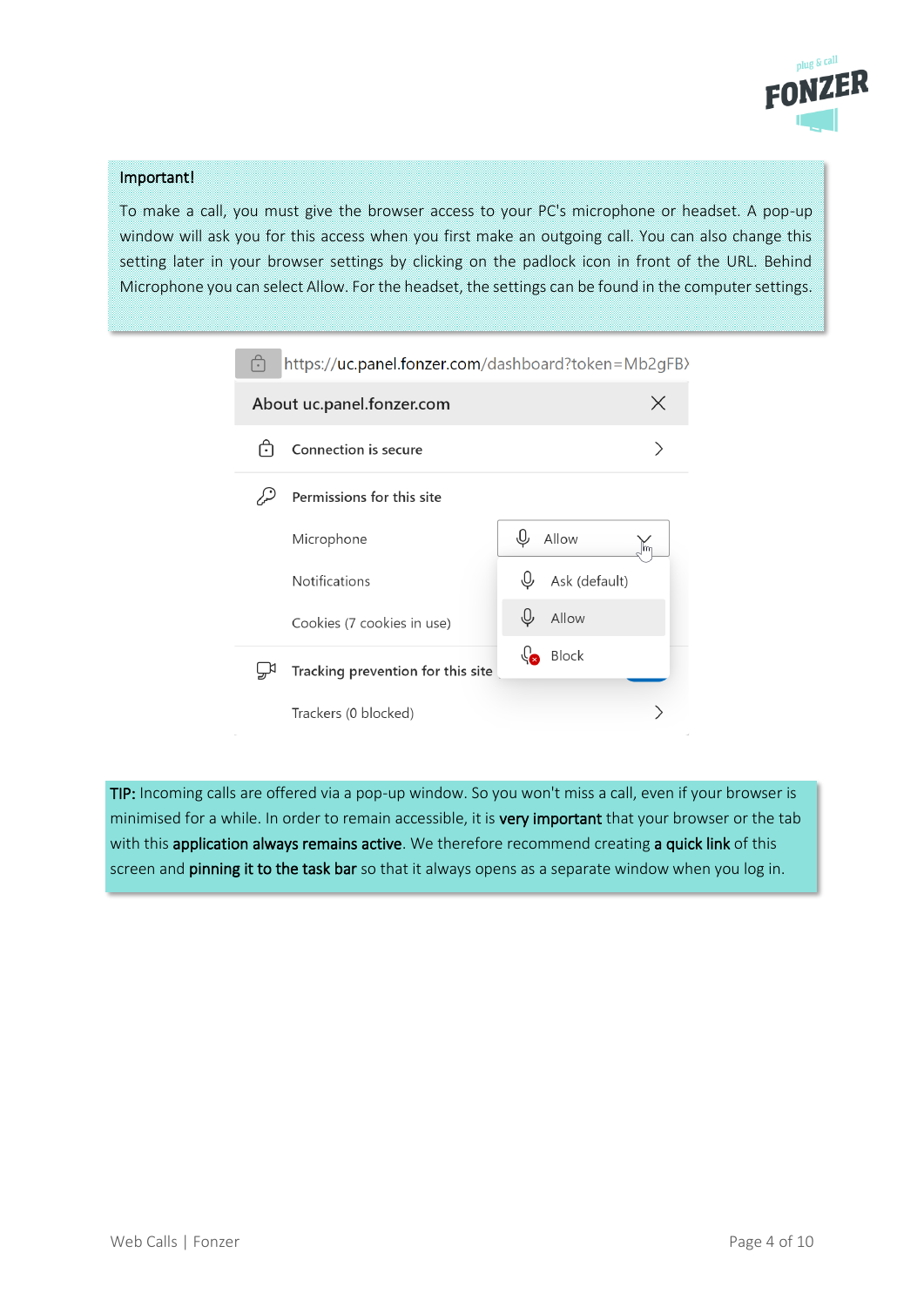

# <span id="page-4-0"></span>3. Active call management

As soon as a number is dialled, the status of the call is displayed. While connected, you can access other web pages in your user control panel without disconnecting the call. You will always find the active call on the left side, under the menu.

|    | Mich Van de Leal >    |                | Dashboard |                                                             |                                 |        |                                   |          |                     |                             |
|----|-----------------------|----------------|-----------|-------------------------------------------------------------|---------------------------------|--------|-----------------------------------|----------|---------------------|-----------------------------|
|    |                       |                |           |                                                             | <b>RECENTE ACTIVITEITEN</b>     |        |                                   |          |                     | <b>RECENTE GESPREKKEN</b>   |
|    | Dashboard             |                |           | FONZER na de kantoorum. 10:41<br>32474498677 03/04/2021<br> |                                 |        | Gesprek                           | Duur     | Tijd                |                             |
| 르  | Faxen                 |                |           |                                                             |                                 | $\sim$ | <b>Fonzer Supportdesk</b><br>5000 | Gemist   | 10:47<br>06/04/2021 |                             |
| 回  | Voicemails            |                |           | FONZER na de kantoorur 17:14 > 32494758433 02/04/2021 +     |                                 | CS.    | <b>Brien Forn</b><br>501          | 00:03:04 | 10:18<br>06/04/2021 |                             |
| ?  | Rapporten             |                |           |                                                             |                                 | ؾ      | <b>Fonzer Office</b><br>5050      | 00:03:52 | 10:13<br>06/04/2021 |                             |
| කු | Telefooncentrale      | $\mathfrak{C}$ | 且<br>⊏    | Test Fax Fonzer<br><b>WIVINOUS</b>                          | $08:10$ $\downarrow$ 30/03/2021 | ٩Ř     | Mich-Office Direct<br>5053        | 00:01:47 | 09:49<br>06/04/2021 |                             |
|    | $\mathcal{M} =$       |                | 国         | FONZER na de kantoorur                                      | $08:27$ $\triangleright$        | ۜ      | Mich Office Direct<br>5053        | 00:00:56 | 09:00<br>06/04/2021 |                             |
| C  | 00:01:26<br>033048008 | $\checkmark$   |           | 32483487707<br>Fl Test Fax Fonzer                           | 18/03/2021<br>$07:49$           | CS.    | Filip Maylie<br>500               | 00:00:40 | 16:11<br>02/04/2021 | $\triangleright \downarrow$ |

To manage the call, click on it and you will have some options at the bottom of the screen.



You can **transfer** a call as follows:

• at the bottom of the active call, find your action buttons and take the penultimate option Transfer: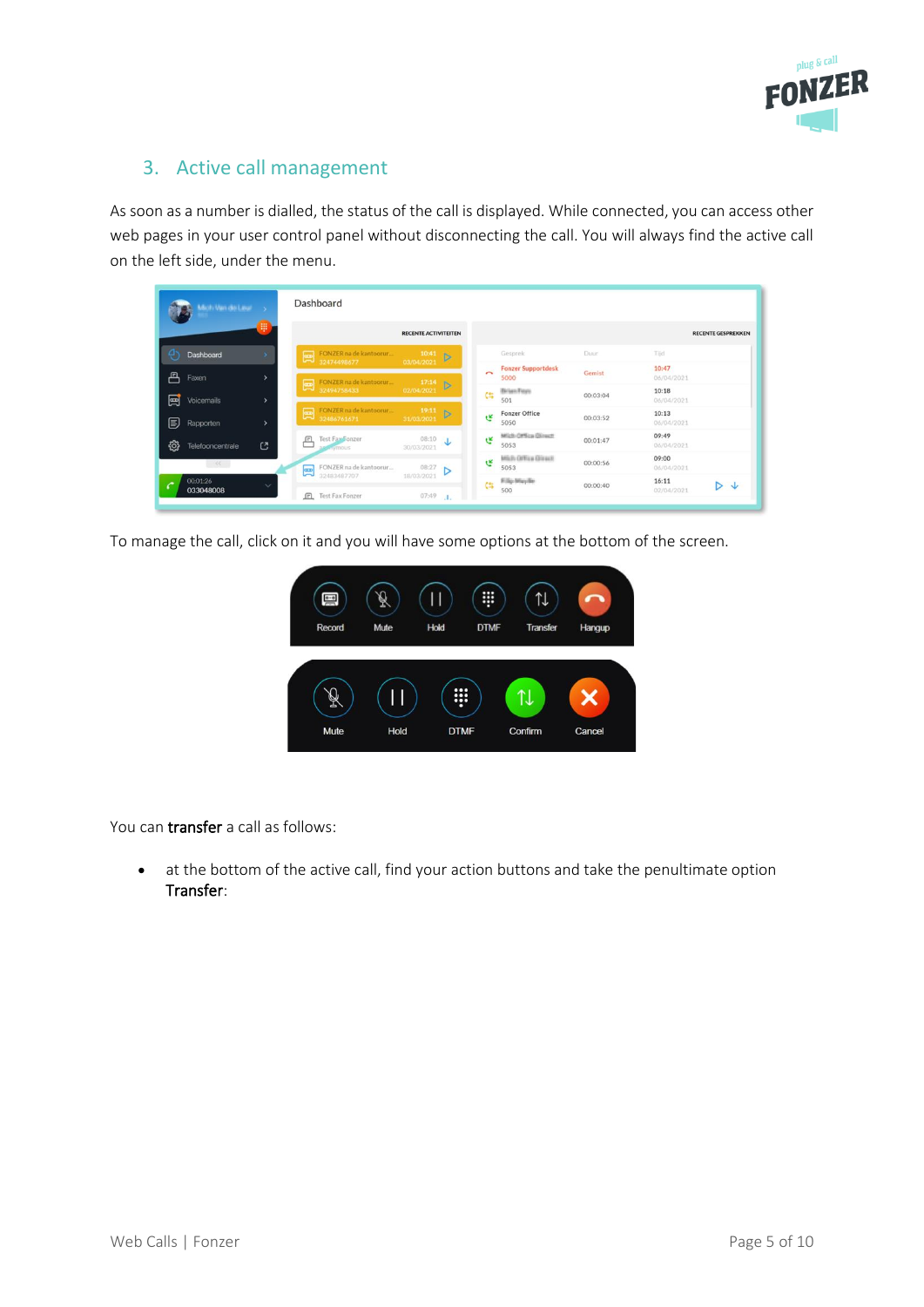

| 00:00:08 |  |
|----------|--|
|          |  |



• then you get the screen with which you can search for the number or the contact to whom you want to transfer the call. You can choose a part of a name or a number after which the corresponding contacts are listed at the top. Click the desired contact in the list and then the green button with phone receiver to confirm. The call to the 3rd party is started.



| support     |         | $(\times$ |
|-------------|---------|-----------|
| $\mathbf 1$ | $2$ abc | $3$ def   |
| $4$ ghi     | $5$ jki | $6$ mno   |
| $7$ pars    | $8$ tuv | $9$ wxyz  |
| *           |         | #         |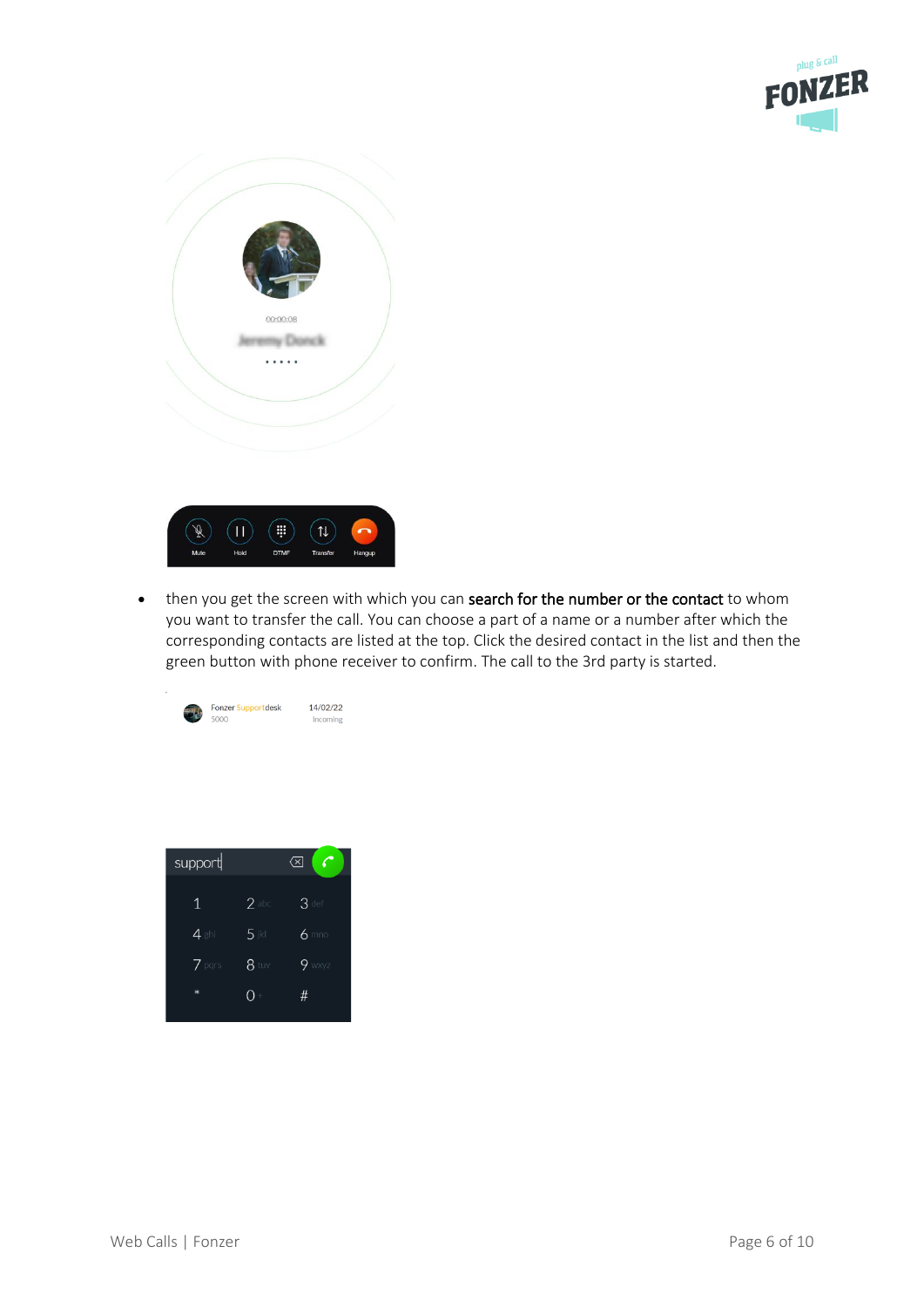

• if the 3rd party answers, you can briefly announce the caller. If the 3rd party agrees to take the call, click on the green button **Confirm** at the bottom of the options:





• Finally, you can close your own line by using the right button at the bottom:

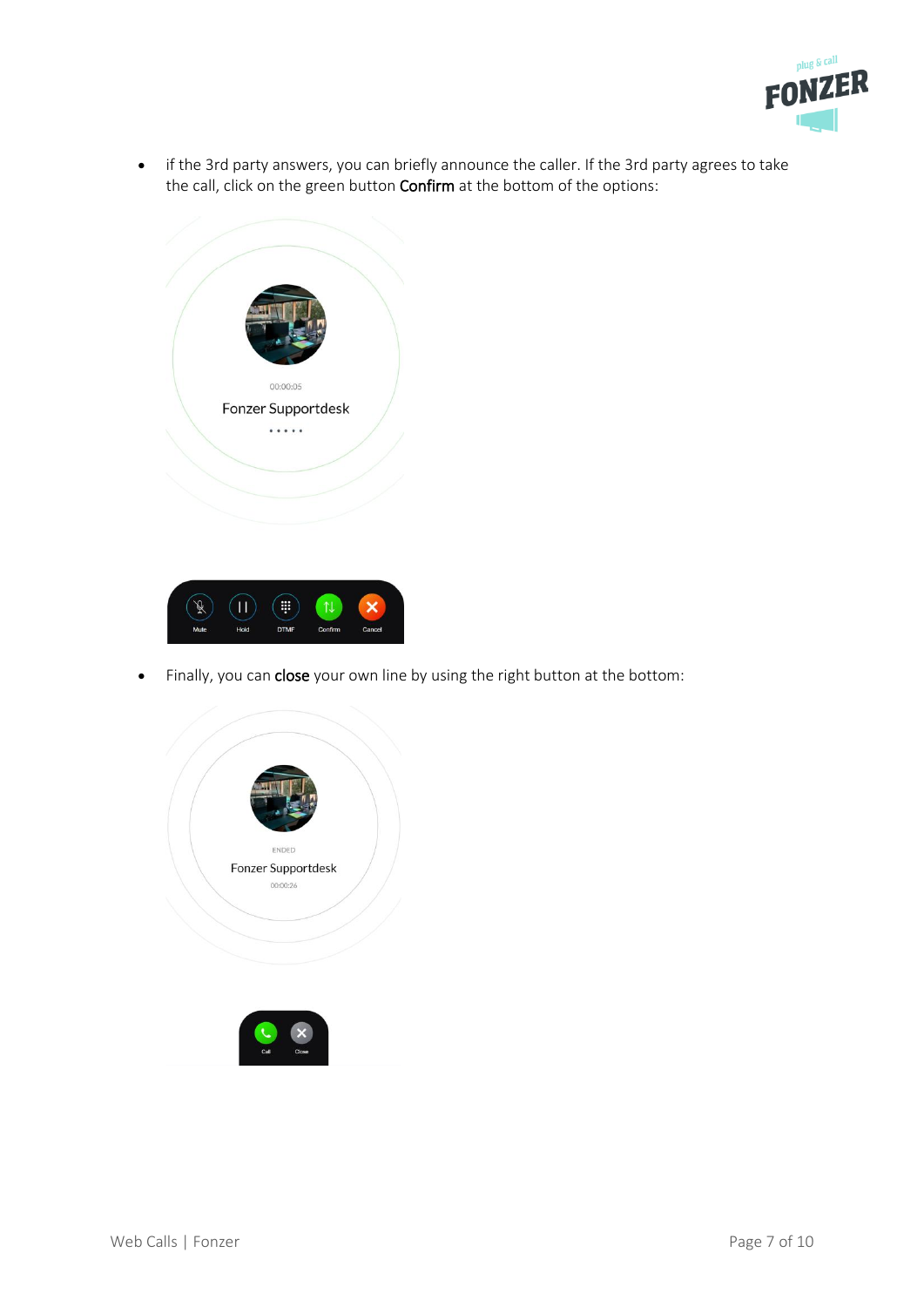

If, as a user, you were given the right to make a recording of your call, you can also choose to with an extra button. In addition, you can mute the microphone, pause the call, use the keypad and transfer the call. You end the call with the Hang-up button. Afterwards, you have the option of calling back the last number you called or closing the screen completely.



# <span id="page-7-0"></span>4. Web Calls settings

The user panel now includes additional rights for the use of Web Calls. User settings or personal routing of incoming calls can be found by clicking on the user's name. You can then choose to activate or deactivate the function via the [Browser] button or combine it with other applications such as Qaller or your landline phone. The same settings can be found in the Qaller application on your mobile device.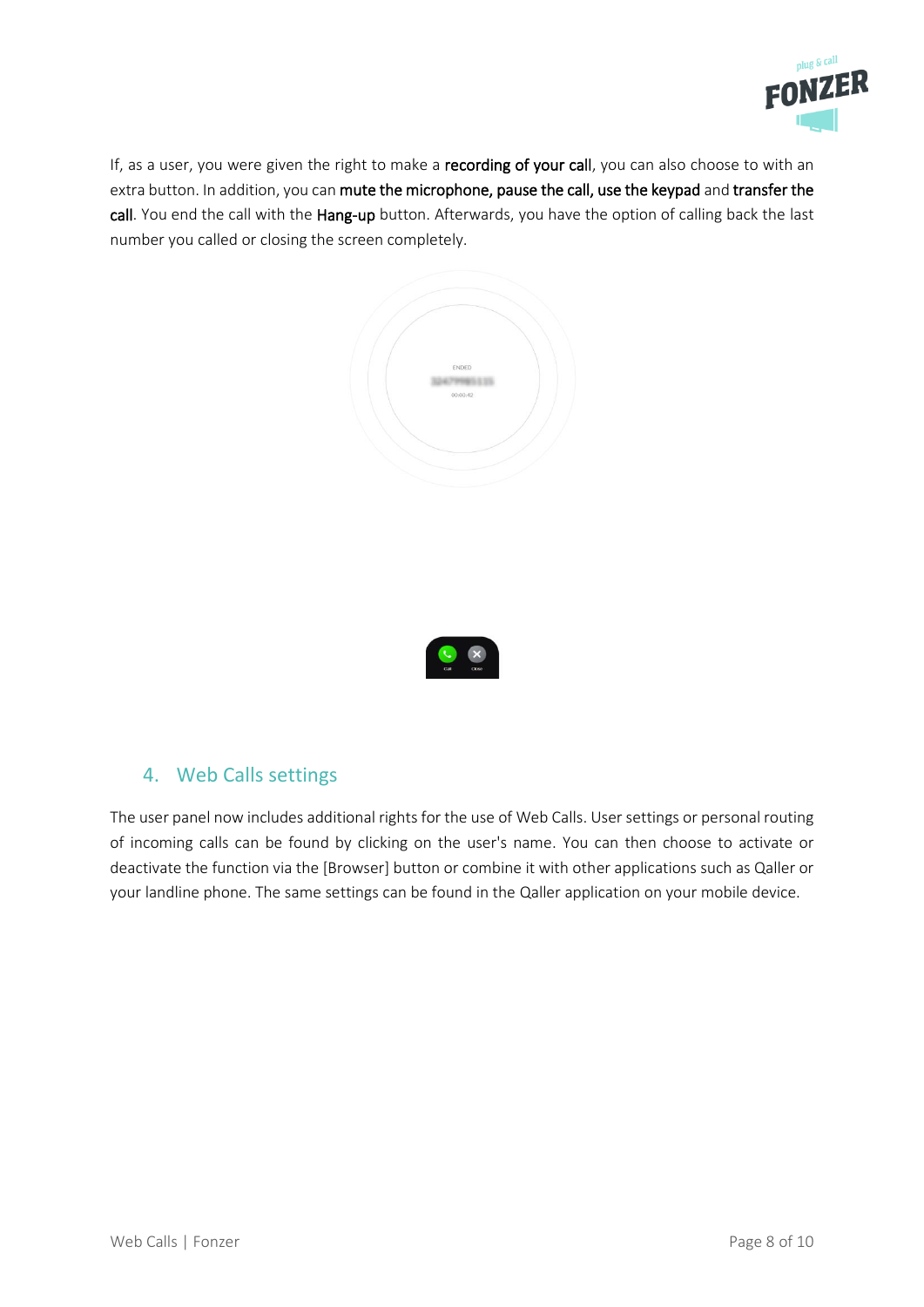



#### <span id="page-8-0"></span> $4.1$ Incoming call routing

On the right side of the screen you have 4 options that can be activated:

- 1. Follow my original dialplan
- 2. Transfer to my mobile/Forward to my number
- 3. Transfert vers ma boîte aux lettres/Forward to my mailbox
- 4. Transfer to another contact/Forward to

In the same menu you can select the device or application on which you want to receive calls. Fixed, Qaller and Browser: you can choose all of them at the same time or a combination.